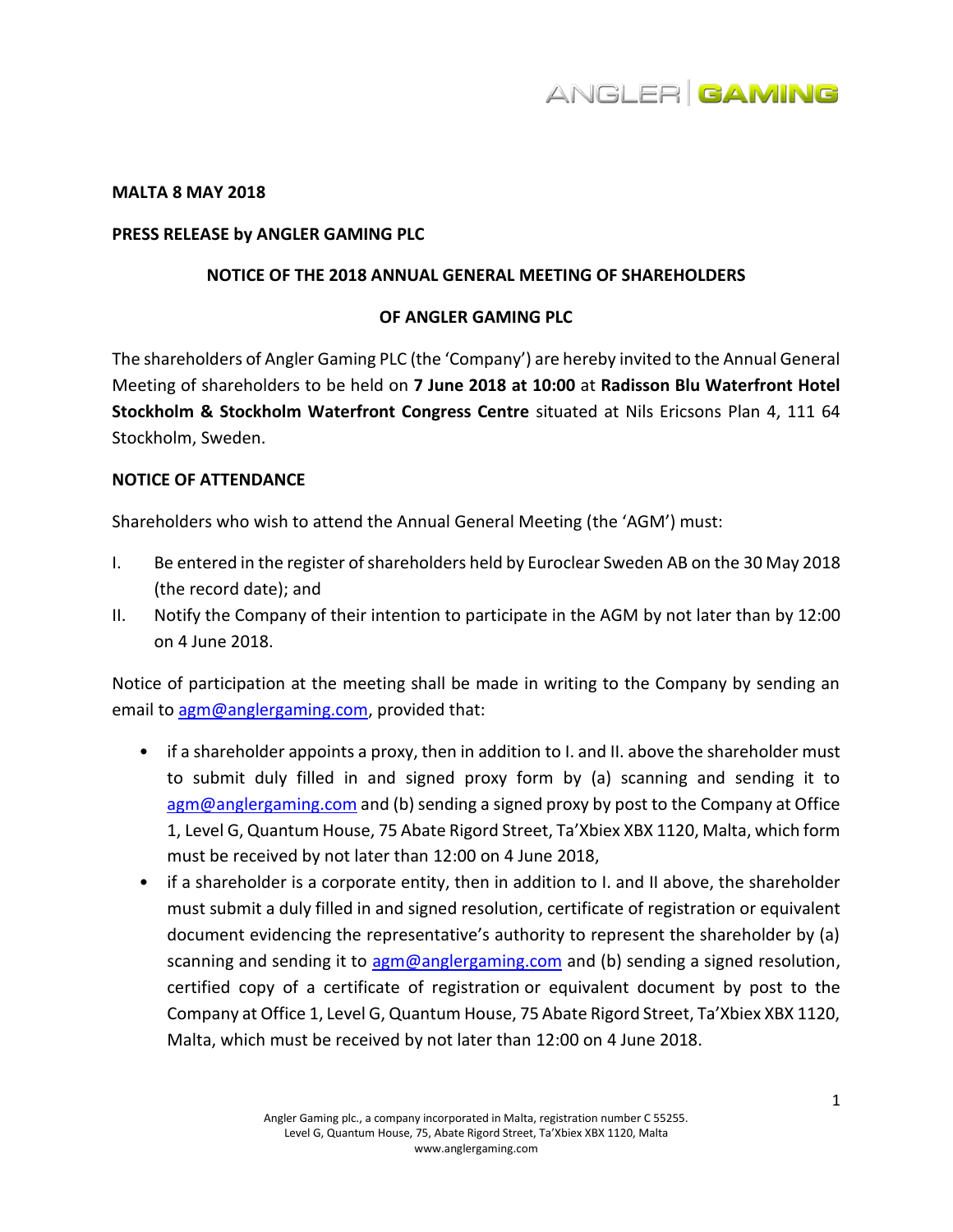

When giving notice of participation, the shareholder must state either (a) name, social security number or passport number, nationality or (b) company registration number, and (in each case of (a) and (b)) address, telephone number and shareholding.

Proxy forms and instructions for corporate shareholders are available on the Company's website [www.anglergaming.com/investor-relations.](http://www.anglergaming.com/investor-relations) A Proxy does not need to be a shareholder in the Company.

Shareholders or their authorized representatives or proxies must present their personal identification document for verification purposes to be allowed to attend and vote at the meeting.

In order to participate in the AGM, shareholders who hold their shares through nominees (Sw. fövaltare) must request a temporary registration of the shares in their own name, with Euroclear Sweden AB. Shareholders with nominee-registered shares should request their bank or broker to have the shares temporarily owner-registered with Euroclear Sweden AB by the 30 May 2018 and therefore shareholders who wish to obtain such registration must contact the nominee regarding this well in advance of the 30 May 2018.

# **PROPOSED AGENDA**

- 1. Opening of the Meeting
- 2. Confirmation of Chairman of the Board of Directors acting as Chairman of the Meeting
- 3. Preparation and approval of the register of shareholders entitled to vote at the Meeting
- 4. Determination of whether the Meeting has been duly convened
- 5. Approval of the agenda
- 6. Election of one or two person/s to check the minutes
- 7. Statement by the Chief Executive Officer
- 8. Presentation of the Company's Annual Report and Auditor's Report, the Group Annual Report and the Group Auditor's Report
- 9. Resolution to approve the Annual Report and Auditor's Report, including the Income Statement and the Balance Sheet, of the Company and the Group
- 10. Resolution to approve distribution by the Company of a dividend to shareholders in accordance with the approved Balance Sheet
- 11. Determination of the number of members of the Board of Directors and election of members to the Board of Directors, Chairman of the Board of Directors and appointment of auditor
- 12. Determination of the fees to be paid to the members of the Board of Directors and the auditor
- 13. Closing of the Meeting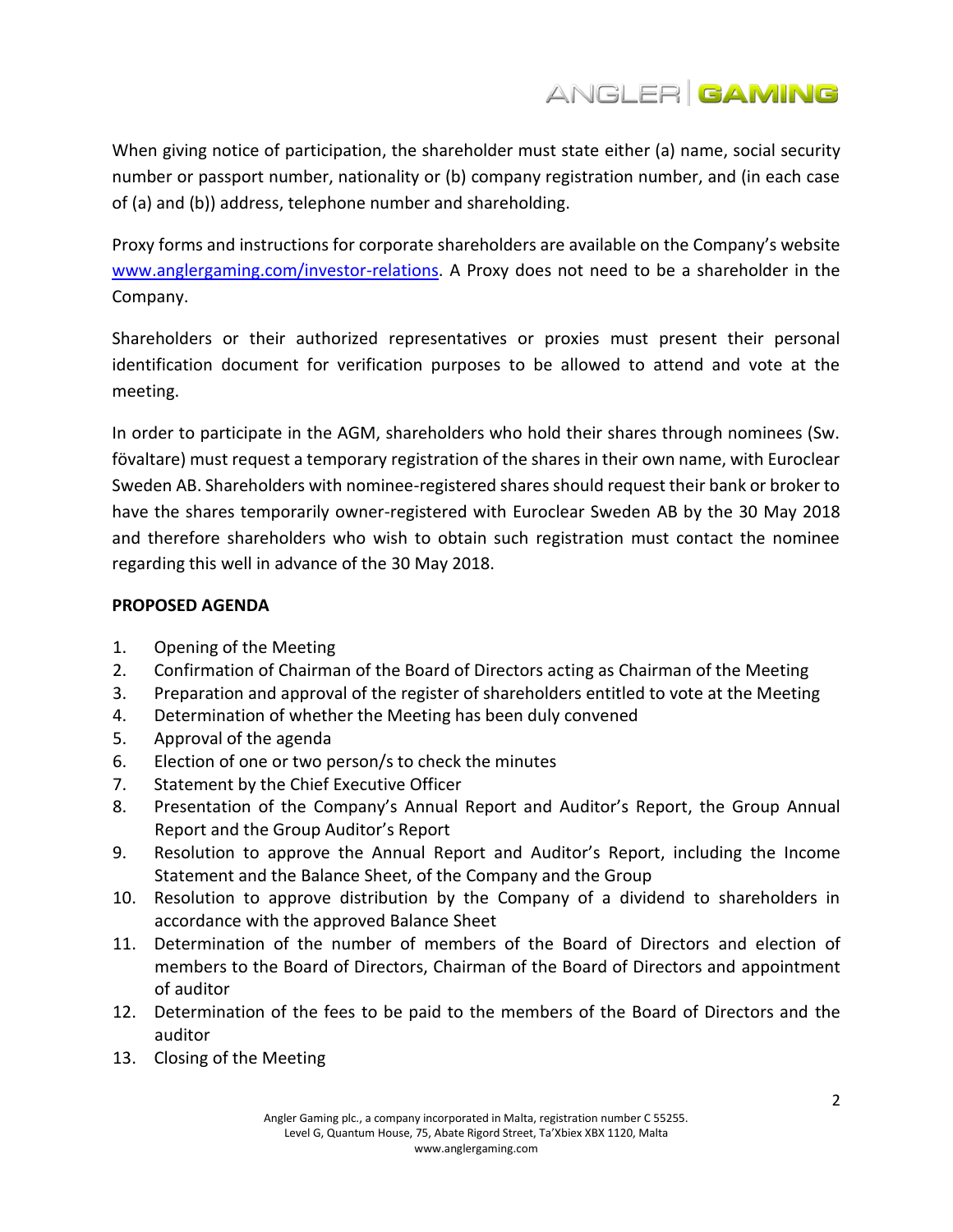# **PROPOSALS AND DRAFT SHAREHOLDERS RESOLUTIONS**

# **APPROVAL OF AUDITED ACCOUNTS (ITEM 9 OF AGENDA)**

#### **Explanatory note**

The Board approved the Audited Accounts for financial year ending  $31<sup>st</sup>$  December 2017 and recommends to the shareholders to approve the Audited Accounts as presented.

# **DRAFT ORDINARY RESOLUTION 1/2018:**

The shareholders have resolved to approve the Audited Accounts of the Company and the Group for financial year ending  $31<sup>st</sup>$  December 2017.

# **APPROVAL OF DISTRIBUTION OF A DIVIDEND (ITEM 10 OF AGENDA)**

### **Explanatory note**

The Board proposes, in accordance with the Audited Accounts for financial year ending  $31<sup>st</sup>$ December 2017 and in accordance with the recommendation as set forth in the Annual Report, the payment of a final gross ordinary dividend of EUR 3,351,000, corresponding to approximately EUR 0.045 per share and without compensation for currency exchange costs, to the shareholders of the Company for the financial year ending  $31^{st}$  December 2017, with the record date for the entitlement to the dividend being 11 June 2018 and the last trading day including right to dividend is 7 June 2018.

### **DRAFT ORDINARY RESOLUTION 2/2018:**

The shareholders have resolved to approve the payment of a final gross ordinary dividend of EUR 3,351,000, corresponding to approximately EUR 0.045 per share and without compensation for the currency exchange costs, for the financial year ending  $31<sup>st</sup>$  December 2017, with the record date for the entitlement to the dividend being 11 June 2018.

# **ELECTION OF THE MEMBERS TO THE BOARD, BOARD REMUNERATION, APPOINTMENT OF AUDITOR AND AUDITOR'S REMUNERATION (ITEMS 11-12 OF AGENDA)**

### **Explanatory note**

All current members of the Board shall resign at the AMG and will stand for re-election for the period until the end of the next AGM. The proposed below draft resolution 3/2018 may be amended in view of and to give effect to the Article 53.1 of the Articles of Association of the Company.